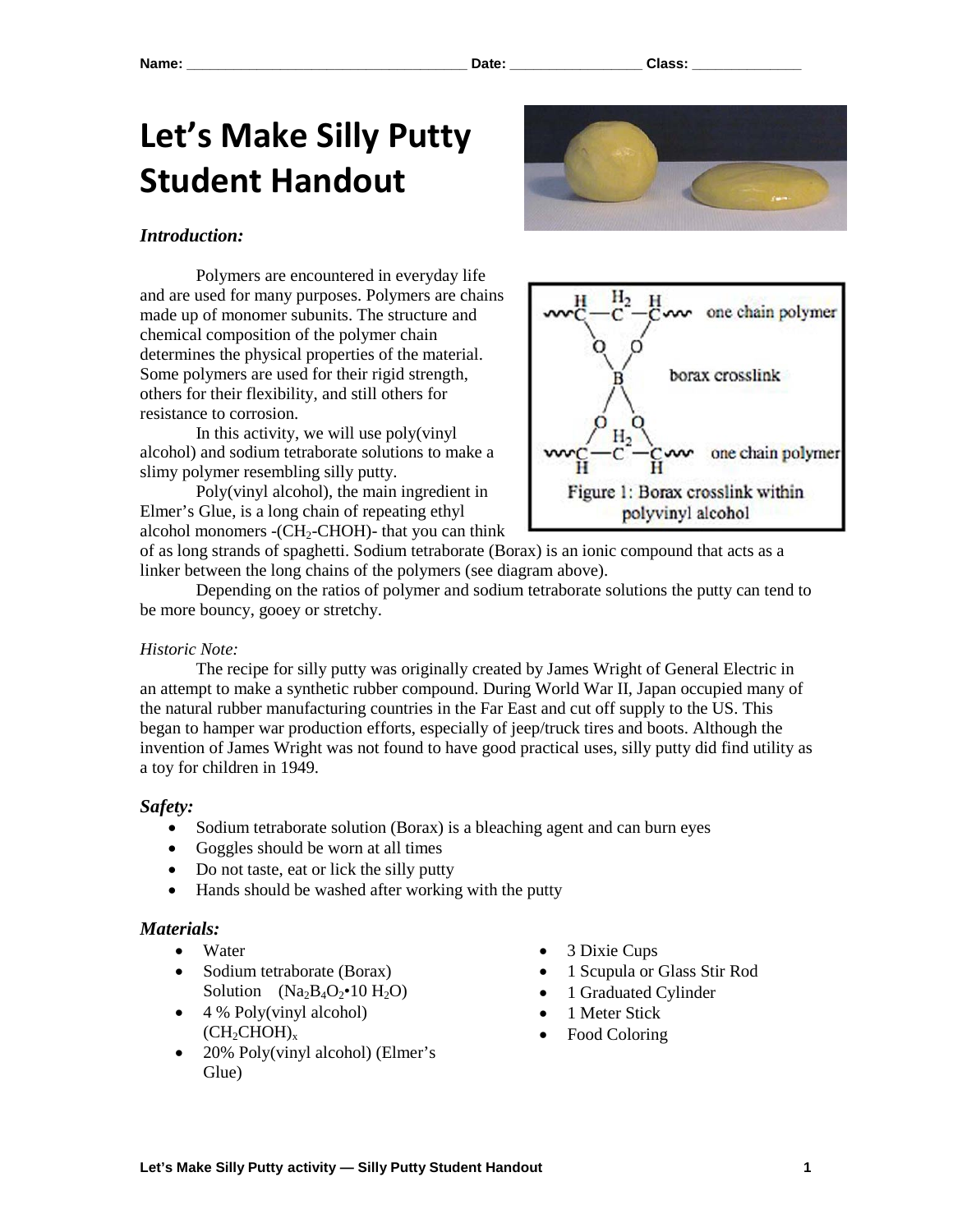## *Procedure:*

1)Use a graduated cylinder to add 10 mL of water to a Dixie Cup. With a pen, mark the level of the water on the outside of the cup. Add an additional 10 mL of water to the cup and mark the water level. Repeat 2 times until a total of 40 mL has been added to the cup. Now dump out all the water. These marks will be used to measure out the proper amounts of other ingredients.

### *Formulation 1: 4% Poly(vinyl alcohol)*

1)Using the marks on the Dixie cup, measure out 20 mL of 4% poly(vinyl alcohol) solution directly into the cup, followed by 3-4 drops of food coloring, if desired. (Remember, yellow and blue makes green, blue and red makes purple and yellow and red makes orange.) 2)To the colored poly(vinyl alcohol) solution, add 10 mL of the saturated sodium tetraborate solution and stir immediately! It often works best to have someone else continually stir while another lab partner adds the borate solution.

3)Remove putty from Dixie cup (leaving any excess water in the cup) and knead the putty on a paper plate until the desired consistency is reached. The paper plate helps to absorb excess water.

## *Formulation 2: 20% Poly(vinyl alcohol) (Elmer's Glue)*

1)Measure 10 mL of water into the Dixie cup and add 3-4 drops of food coloring. 2)Using the markings on the Dixie cup, add  $\sim 10$  mL of glue directly to the cup and mix gently until the mixture has a uniform consistency.

3)To the diluted Elmer's glue solution, add 10 mL of the saturated sodium tetraborate solution and stir immediately! It often works best to have someone else continually stir while another lab partner adds the borate solution.

4)Remove putty from Dixie cup (leaving any excess water in the cup) and knead the putty on a paper plate until the desired consistency is reached.

### *Observations:*

Use the table (below) to record observations about the starting reagents and each polymer formulation produced. Record these observations in bullet or picture form. Be sure to include any observations about the starting reagents before mixing and then record all observations after the two reagents are mixed. Use these observations to help your team create a better formulation for the design challenge.

| Sodium Tetraborate | Poly(vinyl alcohol) | Formulation 1 | Formulation 2 | Design Putty |
|--------------------|---------------------|---------------|---------------|--------------|
|                    |                     |               |               |              |
|                    |                     |               |               |              |
|                    |                     |               |               |              |
|                    |                     |               |               |              |
|                    |                     |               |               |              |
|                    |                     |               |               |              |
|                    |                     |               |               |              |
|                    |                     |               |               |              |
|                    |                     |               |               |              |
|                    |                     |               |               |              |
|                    |                     |               |               |              |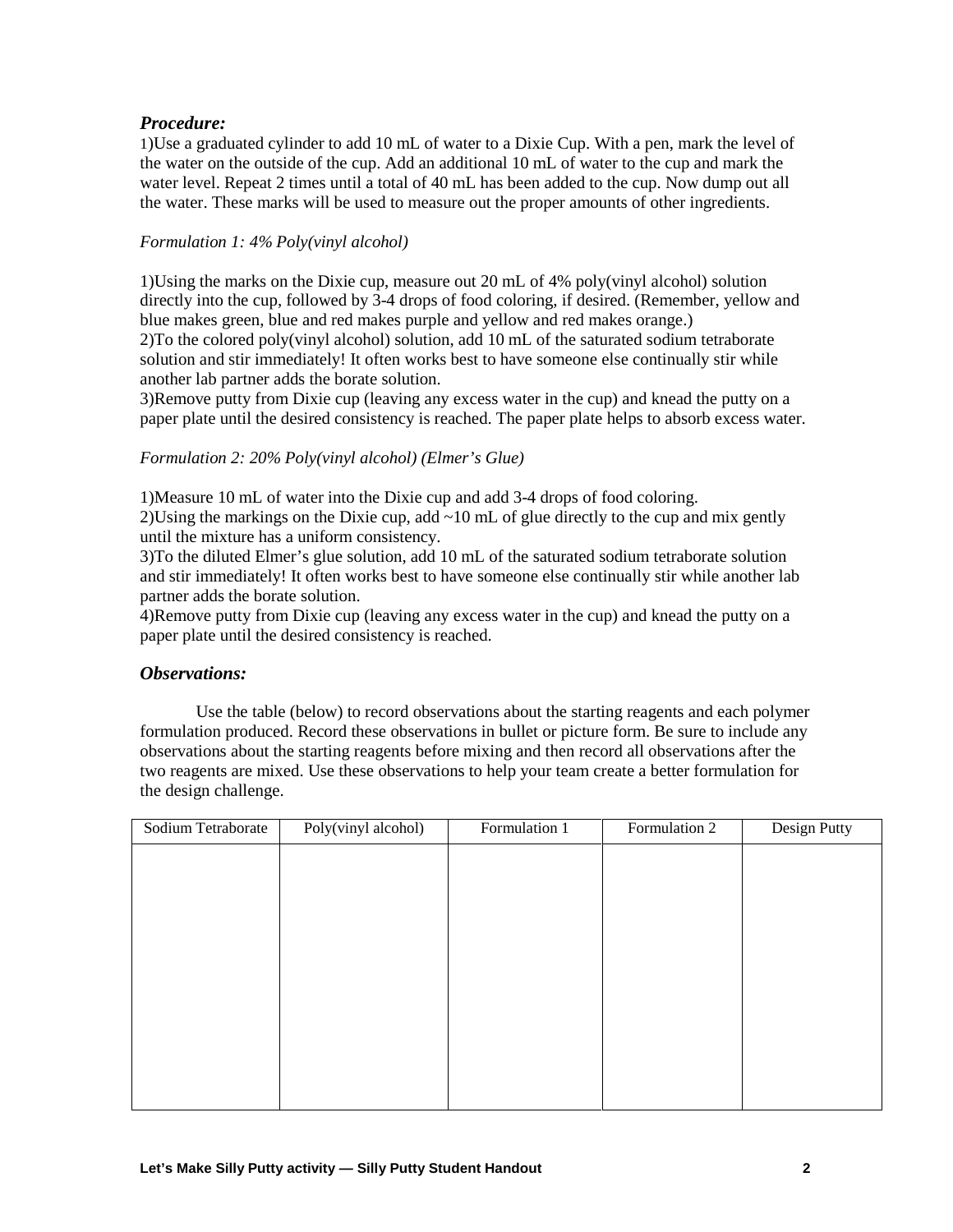## *Design Challenge:*

1) Create a polymer with the highest bounce.

OR

2) Create a polymer with the longest stretch.

Choose either Formulation 1 or 2 and redesign or modify the procedure to make a material that is either elastic (stretchy) or rigid (bouncy). Experiment with different ratios of poly(vinyl alcohol) & saturated sodium tetraborate (borax) solution to make putty that can bounce or stretch the best. Each groups' material will be measured with a meter stick. Record the best distance of three trials in centimeters. For the bounce test, putty can be dropped from 15 cm (do not throw the putty, this will disqualify a bounce). For the stretch test, hold one end of the putty and allow gravity to stretch the material. Measure the length of the putty before it breaks (Note: Groups that stretch their putty with their hands will be disqualified).

| Design Putty | Design Putty | Design Putty                               |
|--------------|--------------|--------------------------------------------|
| Hypothesis   | Procedure    | <b>Observations of Material Properties</b> |
|              |              |                                            |
|              |              |                                            |
|              |              |                                            |
|              |              |                                            |
|              |              |                                            |
|              |              |                                            |
|              |              |                                            |
|              |              |                                            |
|              |              |                                            |
|              |              |                                            |

- 1) Did you redesign formulation 1 or 2? Please explain how you redesigned the formulation procedure?
- 2) Describe the material properties of the imitation silly putty made using your redesigned procedure. Is the formulation more or less rigid or elastic?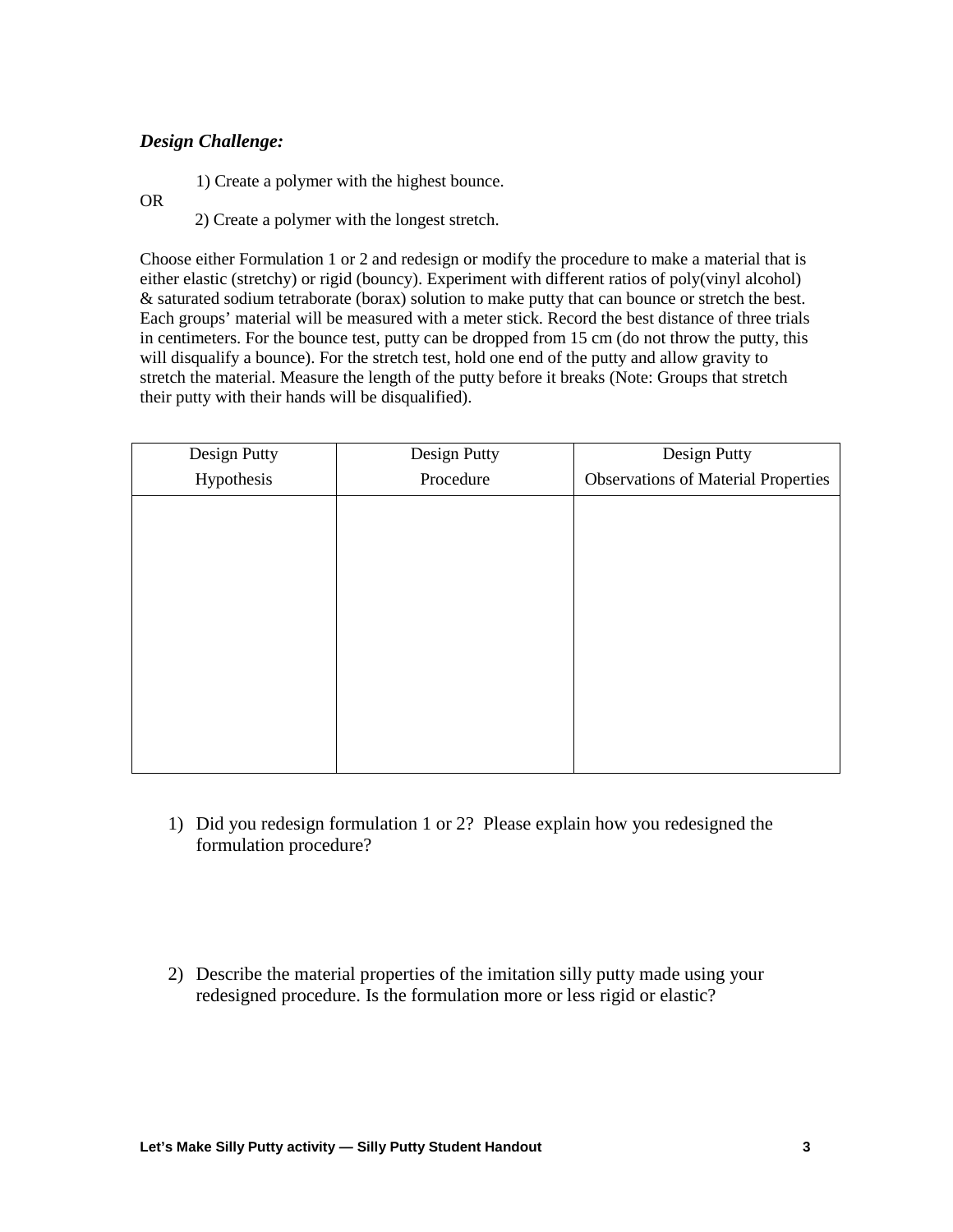- 3) Are these material properties expected based on the changes you made to the original formulation procedure?
- 4) How did your redesigned formulation 1 or 2 perform in the bounce or stretch test? Please include the exact distance in centimeters.
- 5) How would you redesign your formulation further to improve your material properties so your putty would perform even better in the design challenge test?

# *Questions:*

- *1)* How does the addition of sodium borate change the physical properties of the poly(vinyl alcohol) solution?
- 2) Draw a schematic of a polymer that would be stretchy or one that would bounce well.

3) Where can you find polymeric materials?